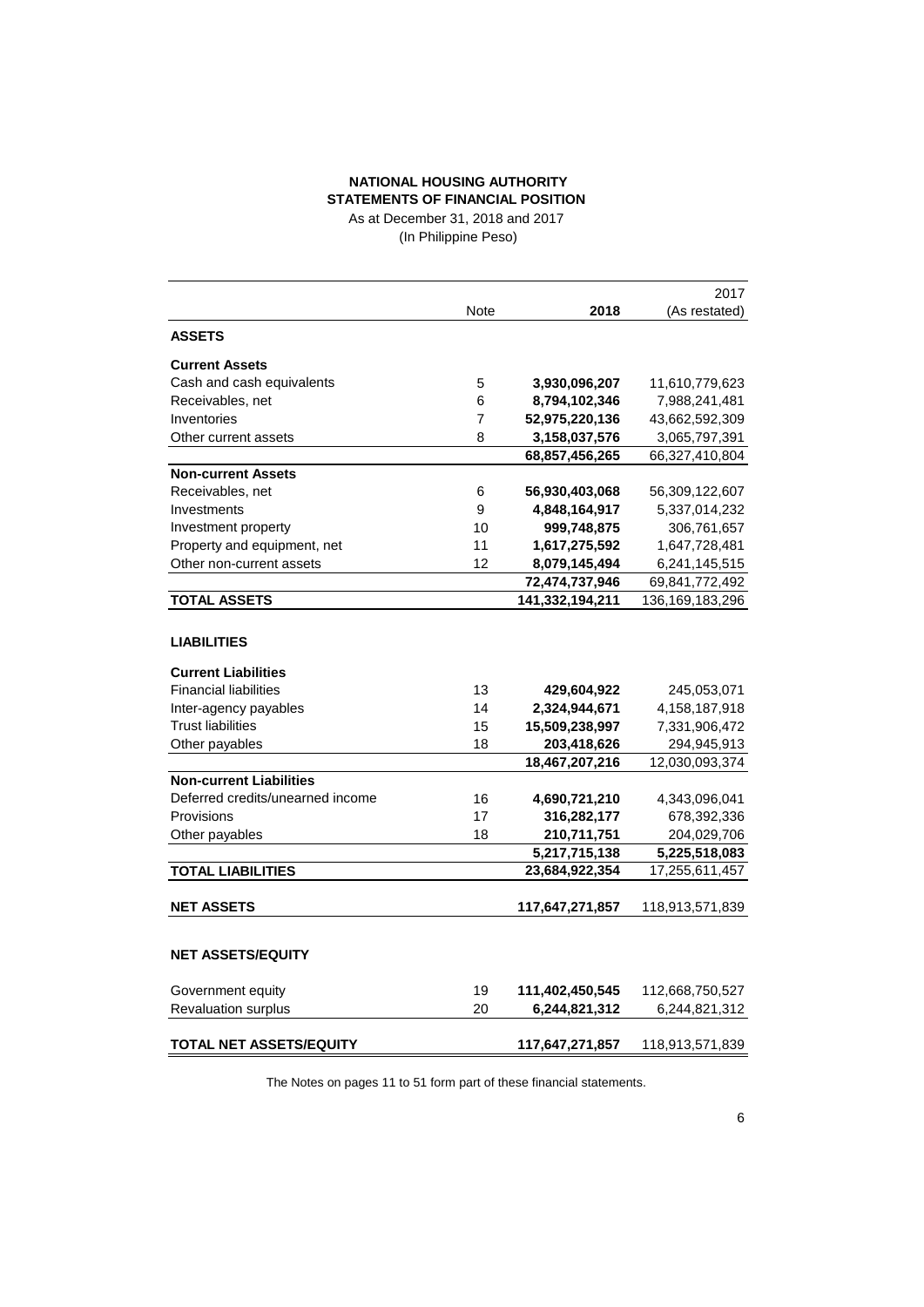### **NATIONAL HOUSING AUTHORITY**

**STATEMENTS OF FINANCIAL PERFORMANCE** For the Years Ended December 31, 2018 and 2017

(In Philippine Peso)

|                                           | Note | 2018             | 2017           |
|-------------------------------------------|------|------------------|----------------|
|                                           |      |                  |                |
| <b>REVENUE</b>                            |      |                  |                |
| Business income                           | 22   | 1,368,685,926    | 1,254,364,130  |
| Service income                            |      | 47,797,310       | 55,375,214     |
| Grants and donations                      | 23   | 200,514,951      |                |
|                                           |      | 1,616,998,187    | 1,309,739,344  |
| <b>CURRENT OPERATING EXPENSES</b>         |      |                  |                |
| Personnel services                        | 24   | 916,923,148      | 671,993,119    |
| Maintenance and other operating expenses  | 25   | 580,665,707      | 562,175,550    |
| Financial assistance                      | 26   | 2.000.000        |                |
| <b>Financial expenses</b>                 | 27   | 83,166           | 10,275,813     |
| Non-cash expenses                         | 28   | 47,079,098       | 45,719,814     |
|                                           |      | 1,546,751,119    | 1,290,164,296  |
| SURPLUS (DEFICIT) FROM CURRENT OPERATIONS |      | 70,247,068       | 19,575,048     |
| <b>Other Non-Operating Income/Loss</b>    | 29   | 21,808,809       | 29,662,125     |
| <b>Discounts and Rebates</b>              |      | $-27,530,334$    | $-22,863,839$  |
| <b>SURPLUS BEFORE SUBSIDY</b>             |      | 64,525,543       | 26,373,334     |
| <b>Net Subsidy</b>                        |      |                  |                |
| Subsidy from National Government          | 21   | 352,807,000      | 19,557,279,352 |
| Financial assistance/Subsidy - Others     | 26   | $-1,651,377,839$ | -1,348,723,333 |
|                                           |      | -1,298,570,839   | 18,208,556,019 |
| <b>NET LOSS FOR THE PERIOD</b>            |      | -1,234,045,296   | 18,234,929,353 |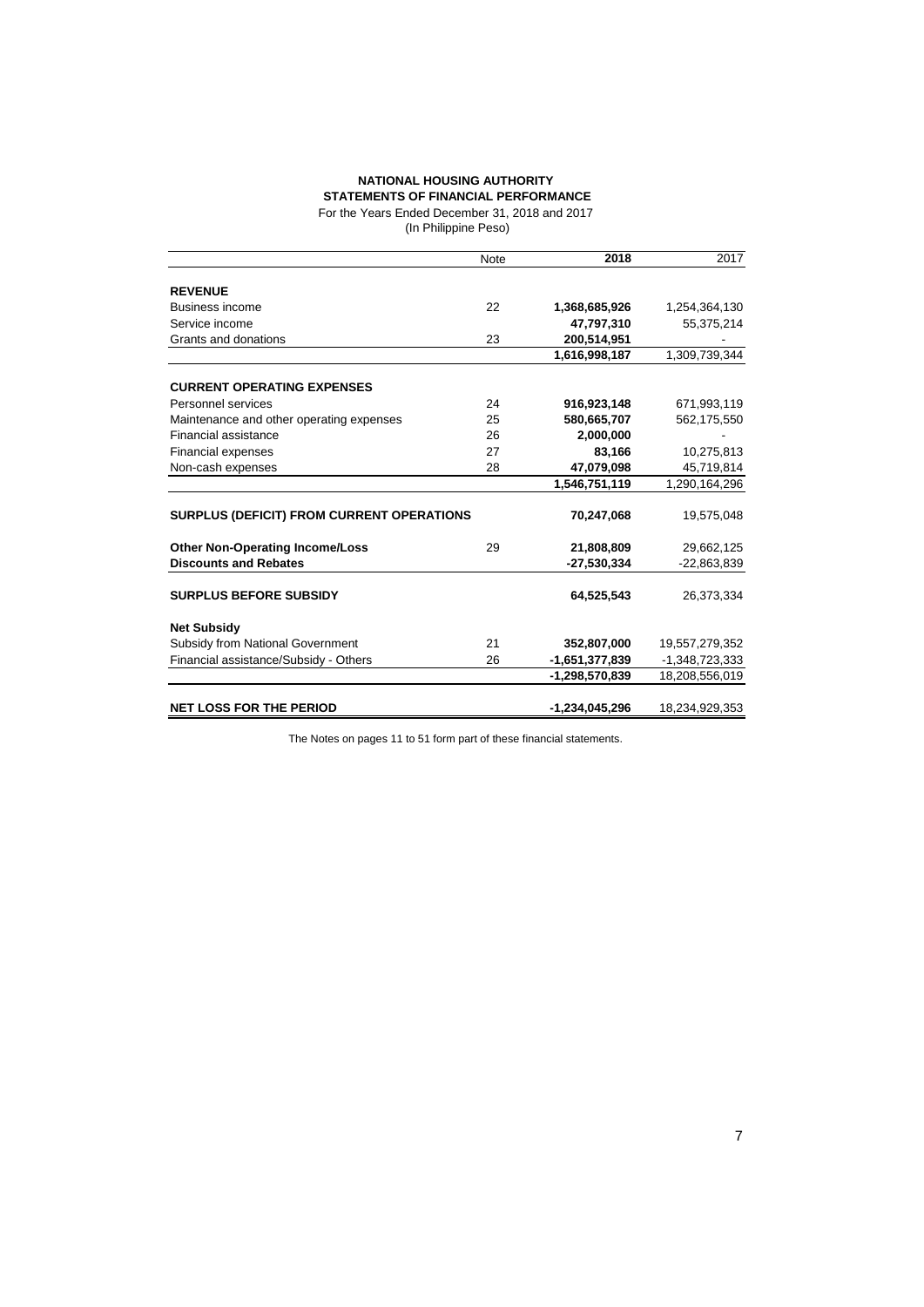# **NATIONAL HOUSING AUTHORITY**

**STATEMENTS OF CHANGES IN NET ASSETS/EQUITY**

For the Years Ended December 31, 2018 and 2017

|  | (In Philippine Peso) |  |
|--|----------------------|--|
|--|----------------------|--|

|                                                                                                                          | Accumulated<br><b>Surplus</b> | Govenrment<br><b>Equity</b> | Contributed<br>Capital | <b>Revaluation</b><br><b>Surplus</b> |                  |
|--------------------------------------------------------------------------------------------------------------------------|-------------------------------|-----------------------------|------------------------|--------------------------------------|------------------|
|                                                                                                                          | (Note 19)                     | (Note 19)                   | (Note 19)              | (Note 20)                            | Total            |
| BALANCE, JANUARY 1, 2017                                                                                                 |                               | 2,893,406,770               |                        |                                      | 100,430,163,962  |
|                                                                                                                          | 87,814,422,856                |                             | 3,495,726,524          | 6,226,607,812                        |                  |
| <b>Prior Years' Adjustments</b>                                                                                          | 249,912,489                   |                             |                        |                                      | 249,912,489      |
| <b>ADJUSTED BALANCE, JANUARY 1, 2017</b><br>Changes in Net Assets/Equity for CY 2017<br><b>Other Adjustments</b><br>Add: | 88,064,335,345                | 2,893,406,770               | 3,495,726,524          | 6,226,607,812                        | 100,680,076,451  |
| Surplus for the period                                                                                                   | 18,234,929,353                |                             |                        |                                      | 18,234,929,353   |
| Dividends paid for the year                                                                                              | $-18,219,574$                 |                             |                        |                                      | $-18,219,574$    |
| Loss on sale of lots in Pasig, Cainta                                                                                    |                               |                             |                        |                                      |                  |
| and Taytay                                                                                                               |                               |                             | $-1,427,891$           |                                      | $-1,427,891$     |
| Appraisal surplus of Manggahan                                                                                           |                               |                             |                        |                                      |                  |
| Floodway Residential Building Project                                                                                    |                               |                             |                        | 18,213,500                           | 18,213,500       |
| BALANCE, DECEMBER 31, 2017                                                                                               | 106,281,045,124               | 2,893,406,770               | 3,494,298,633          | 6,244,821,312                        | 118,913,571,839  |
| Changes in Net Assets/Equity for CY 2018                                                                                 |                               |                             |                        |                                      |                  |
| <b>Other Adjustments</b>                                                                                                 |                               |                             |                        |                                      |                  |
| Add:                                                                                                                     |                               |                             |                        |                                      |                  |
| Deficit for the period                                                                                                   | $-1,234,045,296$              |                             |                        |                                      | $-1,234,045,296$ |
| Dividends payable for the year                                                                                           | $-32,262,771$                 |                             |                        |                                      | $-32.262.771$    |
| Adjustment on sale of lots in Pasig,                                                                                     |                               |                             |                        |                                      |                  |
| Cainta and Taytay                                                                                                        |                               |                             | 8,085                  |                                      | 8,085            |
| BALANCE, DECEMBER 31, 2018                                                                                               | 105,014,737,057               | 2,893,406,770               | 3,494,306,718          | 6,244,821,312                        | 117,647,271,857  |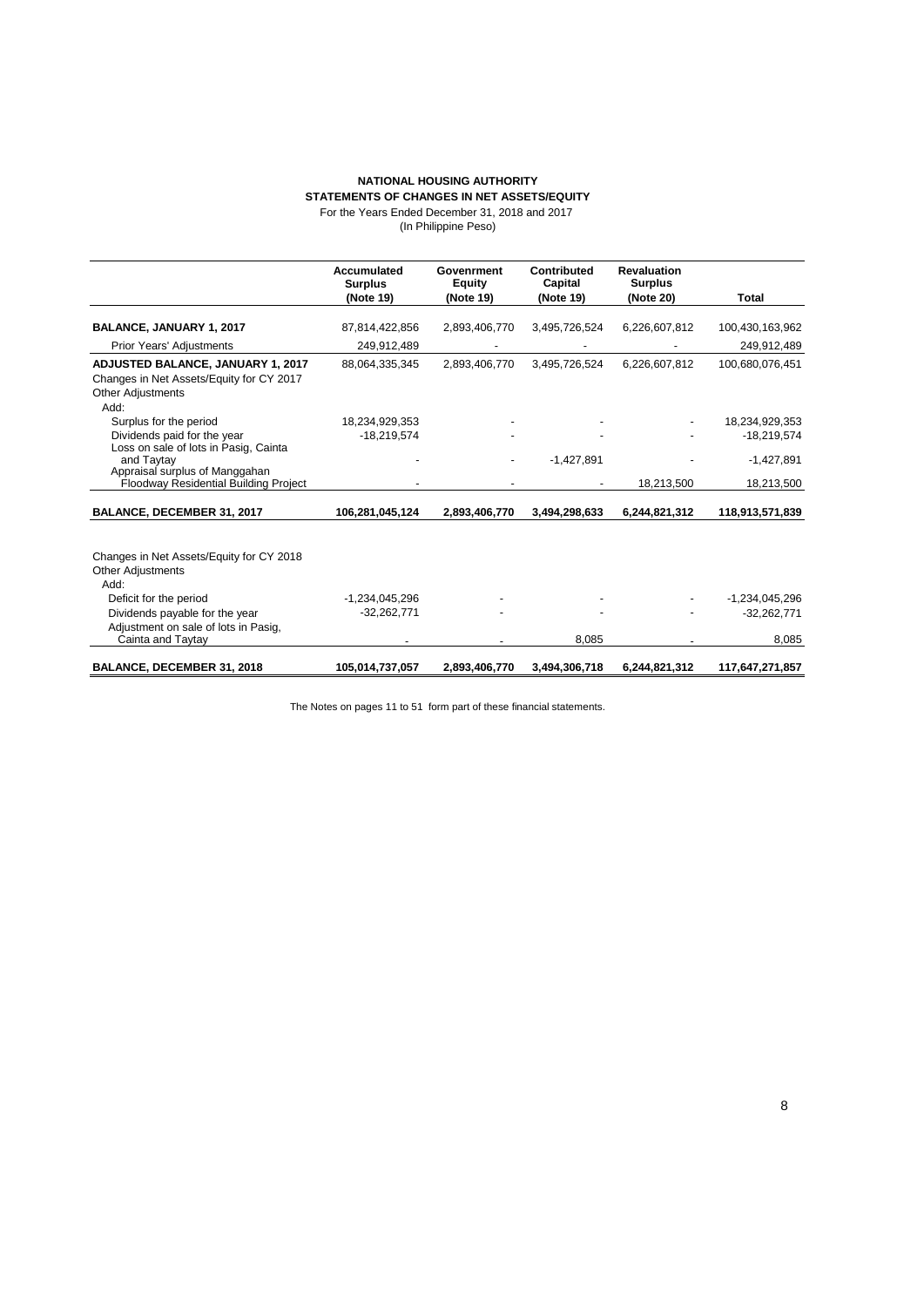#### **NATIONAL HOUSING AUTHORITY STATEMENTS OF CASH FLOWS**

For the Years Ended December 31, 2018 and 2017 (In Philippine Peso)

|                                                             | <b>Note</b> | 2018                | 2017                |
|-------------------------------------------------------------|-------------|---------------------|---------------------|
| <b>CASH FLOWS FROM OPERATING ACTIVITIES</b>                 |             |                     |                     |
| Cash borrowed from trust funds                              |             | 5,281,137,137       |                     |
| Collections from awardees/beneficiaries                     |             | 1,756,441,577       | 10,234,572,843      |
| <b>Subsidies from National Government</b>                   |             | 352,807,000         | 19,557,279,352      |
| Cash received from donation                                 |             | 200,000,000         |                     |
| Other collections                                           |             | 48,090,858          | 17,636,402          |
| Interest earned on savings/time deposit                     |             | 27,467,096          | 27,057,325          |
| Payments to contractors                                     |             | (12, 172, 203, 756) | (14, 239, 368, 252) |
| Cash paid to suppliers and employees                        |             | (1,309,276,475)     | (1,245,964,247)     |
| For remittance to government agencies with trust agreement  |             |                     | (8,929,469,795)     |
| Disbursements made for AFP/PNP Housing                      |             | (1, 196, 364, 293)  | (455, 788, 782)     |
| Grant of cash advances                                      |             | (223, 676, 352)     |                     |
| Disbursements made for R-10 widening project                |             | (153,079,384)       |                     |
| Payment of taxes, duties and licenses                       |             | (85,607,985)        | (8, 103, 966)       |
| Disbursements made for temporary shelters of Marawi         |             | (69, 650, 195)      |                     |
| Disbursements made for BCDA relocation/resettlement project |             | (57, 926, 376)      |                     |
| Disbursements made for Northrail/Southrail/North Triangle   |             |                     |                     |
| <b>Relocation Projects</b>                                  |             | (26, 780, 442)      | (5,694,106)         |
| Disbursements made for APECO resettlement project           |             | (16, 460, 000)      |                     |
| Disbursements made for PAO resettlement project             |             | (2,477,973)         |                     |
| Disbursements made for CRRIUPHC program                     |             | (117, 117)          |                     |
| Net cash provided by (used in) operating activities         |             | (7,647,676,680)     | 4,952,156,774       |
|                                                             |             |                     |                     |
| <b>CASH FLOWS FROM INVESTING ACTIVITIES</b>                 |             |                     |                     |
| Collection from joint venture                               |             |                     | 158,142,406         |
| Purchase of property and equipment                          |             | (14, 787, 162)      | (20,076,821)        |
| Net cash provided by (used in) investing activities         |             | (14, 787, 162)      | 138,065,585         |
|                                                             |             |                     |                     |
| <b>CASH FLOWS FROM FINANCING ACTIVITIES</b>                 |             |                     |                     |
| Dividends paid to the National Government                   |             | (18, 219, 574)      | (163, 670, 320)     |
| Net cash used in financing activities                       |             | (18, 219, 574)      | (163, 670, 320)     |
| <b>NET DECREASE IN CASH AND CASH EQUIVALENTS</b>            |             | (7,680,683,416)     | 4,926,552,039       |
| CASH AND CASH EQUIVALENTS AT BEGINNING OF YEAR              |             | 11,610,779,623      | 6,684,227,584       |
| <b>CASH AND CASH EQUIVALENTS AT END OF YEAR</b>             | 5           | 3,930,096,207       | 11,610,779,623      |